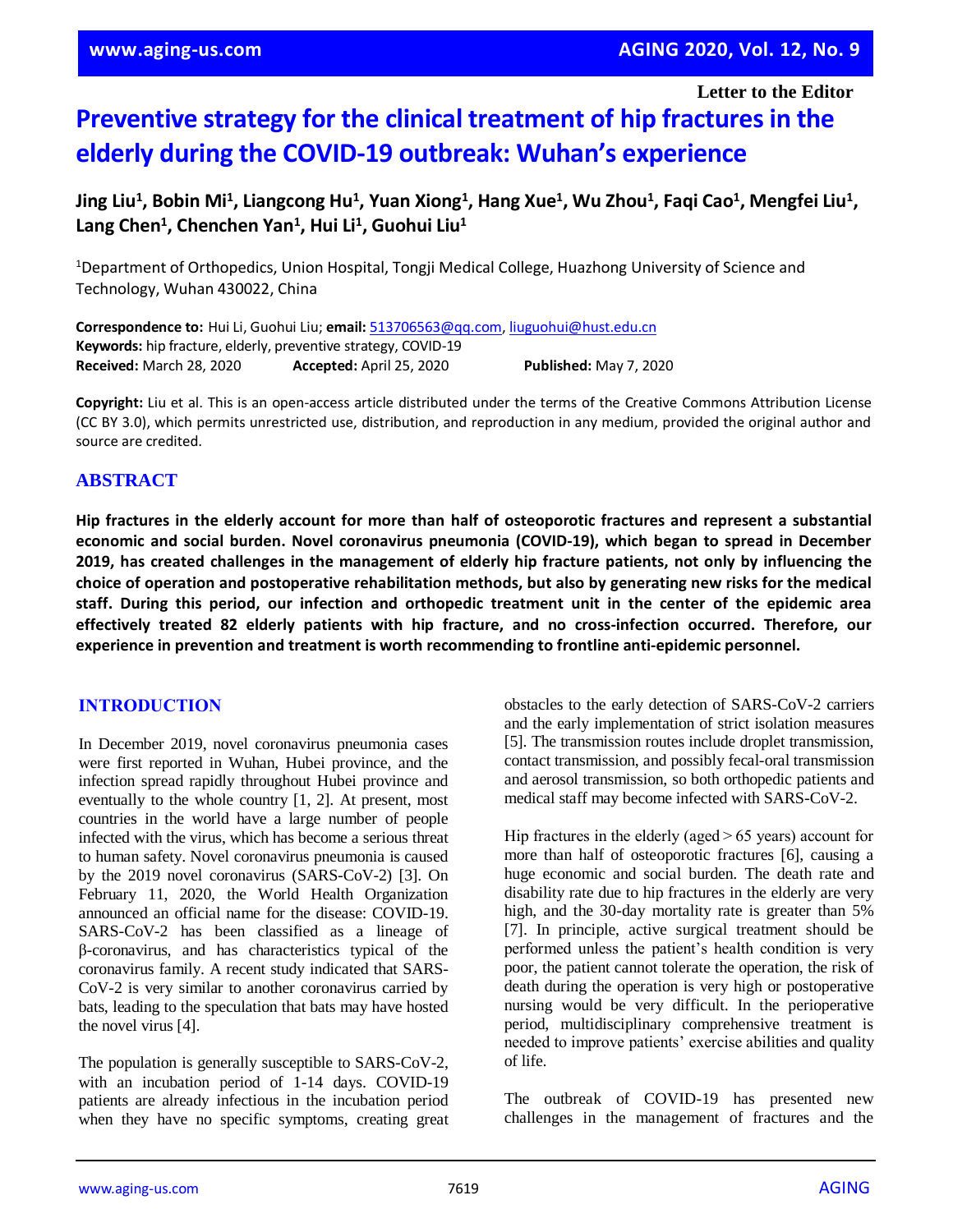protection of medical staff. During this period, our infection and orthopedic treatment unit in the center of the epidemic area effectively treated 82 elderly patients with hip fracture, and no-cross infection occurred. Therefore, we would like to share our treatment experience for the reference of frontline medical personnel at present.

### **Why should we pay more attention to the treatment of hip fractures in elderly patients with COVID-19?**

The prognosis of COVID-19 is relatively poor for elderly patients, especially those who are already at much higher risk for mortality than younger patients due to basic diseases such as heart disease, hypertension, diabetes, etc. [8]. Hip fractures in the elderly should generally be treated surgically at an early stage to prevent complications related to staying in bed, except in patients who cannot tolerate or are unwilling to undergo surgery [6]. Elderly patients with hip fractures often need to stay in bed for half a year or more, which makes it difficult for them to discharge lower respiratory tract secretions, and thus alters the treatment process for diseases such as COVID-19. In addition, hypostatic pneumonia due to staying in bed may exhibit similar symptoms to COVID-19, increasing the difficulty of clinical diagnosis and treatment. Thus, the surgical treatment of hip fractures in elderly COVID-19 patients should enhance both the fracture recovery and the COVID-19 treatment. On the other hand, weakness, fevers, immune responses and other systemic manifestations associated with COVID-19 may interfere with incision healing and postoperative rehabilitation training. Furthermore, a recent study indicated that surgical stress may activate or aggravate the progression and mortality of COVID-19 [9]. Therefore, orthopedic doctors should comprehensively analyze each patient's situation in order to create the most favorable treatment plan for the individual.

## **Typical clinical features of COVID-19 and hip fractures in the elderly**

A fever, cough and fatigue are the main symptoms of COVID-19, and are sometimes accompanied by nasal obstruction, a runny nose, sore throat and diarrhea [10]. Severe patients usually experience dyspnea within one week, and gradually develop refractory hypoxemia, acute respiratory distress syndrome, septic shock, acidbase metabolic imbalance and other manifestations [11]. The diagnosis of suspected cases should be based on both their distinct epidemiological histories and their clinical symptoms, especially for those who have been exposed to infected persons or relevant environments within 14 days. Confirmed cases should have additional pathogenic or serologic evidence of SARS-CoV-2

obtained using quantitative real-time PCR, gene sequencing or antibody analysis [12].

With increasing age, age-related factors such as poor visual sensitivity, nervous system disease, altered drug sensitivity, myasthenia, abnormal gait and poor balance will increase, thus increasing the risk of fractures due to falling. Clinically, hip fracture often manifests as a history of hip injury, hip pain or a shortening/rotating deformity of the affected limb [13].

### **Emergency treatment of hip fractures in elderly patients**

During the COVID-19 epidemic, patients who come to the emergency department should first be questioned about their etiology and epidemiological history. Doctors should also measure each patient's body temperature to determine whether further treatment is needed. Any patient with a fever or respiratory symptoms should immediately be transferred to the designated medical institution and isolated. Based on clinical experience, mild cases of COVID-19 can be discharged with simply symptomatic treatment; otherwise, computed tomography (CT) examination is needed to ascertain the diagnosis.

Patients who need to be hospitalized for elective surgery should undergo pulmonary CT and SARS-CoV-2 nucleic acid and antibody tests immediately. Patients requiring immediate orthopedic surgery should also have their overall condition assessed by an expert panel. Pulmonary CT and SARS-CoV-2 antibody analyses are also necessary for accompanying family members. Any detection of positive results of SARS-CoV-2 should be reported immediately, and patients should be transferred to the designated hospital for further treatment before surgery. If the results of SARS-CoV-2 analysis suggest a negative diagnosis for a patient who has typical characteristics on pulmonary CT, the patient should immediately be admitted to the infection department for isolation, and an expert panel should be consulted to exclude the differential diagnosis; then, the necessity of elective surgery should be assessed again.

At the same time, if hip fracture is suspected in a received patient, the patient should be questioned about his/her medical history, basic diseases and medications, and should undergo an orthopedic physical examination to determine the injury mechanism (e.g., a fall; then the cause of the fall, the stress on the hip during the fall, etc.). Patients should be asked to lie on their back, straighten their legs, avoid sitting and prevent hip stress [14]. Elderly hip fracture patients who are willing and able to meet the requirements of operation should have hospitalization treatment arranged as soon as possible, and should undergo elective surgery [15].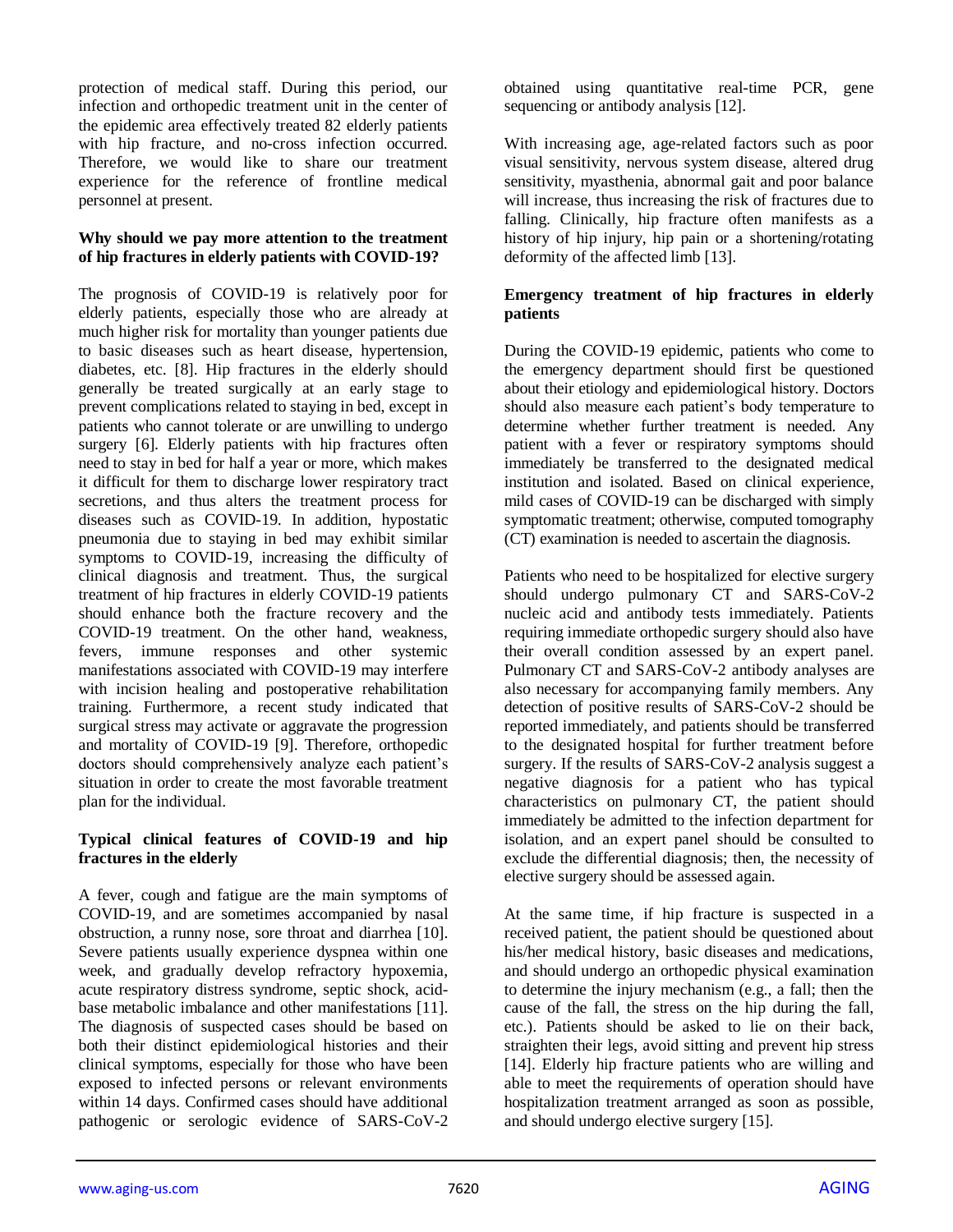## **Therapeutic principles for hip fractures in elderly patients during the COVID-19 epidemic**

Conservative treatment is only applicable to patients who are unable (due to severe underlying diseases) or unwilling to undergo surgery [16]. Conservative treatment cannot effectively reduce and repair the broken ends of the fracture, which may lead to delayed union or even non-union of the fracture. Staying in bed long-term increases the risk of respiratory system infections, deep vein thrombosis of the lower extremities, bedsores and so on [17]. During the outbreak of COVID-19, confirmed patients may be forced to choose conservative treatment because their poor lung condition would prevent them from tolerating surgery. Uninfected patients may be less willing to undergo surgical treatment because they are afraid of cross-infection during their hospitalization.

For patients who are not infected with COVID-19, surgery should be performed as soon as possible, because the 30-day mortality after surgery decreases from 6.5% to 5.8% when the wait time for surgery is less than 24 hours [7]. The risk of cross-infection with SARS-CoV-2 in the perioperative period should be strictly controlled during the operation, and safety precautions such as isolation treatment and the use of an independent regional operating room should be taken to accelerate the process of entering and leaving the hospital and to reduce the length of stay.

For patients with suspected or confirmed COVID-19 infections, full preparation should be made before the operation, the operation should be performed with close monitoring of vital signs, limb function should be recovered as soon as possible, discharge should occur as soon as possible after the SARS-CoV-2 has been eliminated, and rehabilitation should be performed outside the hospital.

### **Choice of operation methods**

In terms of operation methods, the first choice is hollow screw fixation, which can maintain the stability of the fracture. Dynamic hip screw (DHS) fixation can be used for patients in better physical condition. For displaced femoral neck fractures (Garden type III, IV), hip arthroplasty is the first choice. Hemi or total hip replacement should be chosen according to the patient's age, physical condition, activity before injury, acetabulum wear and mental health [18]. For stable intertrochanteric fractures, a DHS or intramedullary nail is the best choice. For unstable intertrochanteric fractures, an intramedullary nail is the first choice. In the treatment of subtrochanteric fractures, intramedullary nail fixation is the first choice, and long nail fixation can

be used if necessary [19, 20]. Regardless of which operation method is adopted, to improve the prognosis of the elderly, it is very important to shorten the operation time and minimize soft tissue injury, blood loss and complications.

## **Pre-operation discussion**

At our treatment unit, senior doctors from the orthopedic department presided over the pre-operation discussions, and experts from the respiratory, infection, anesthesia and other relevant departments participated in the consultations. Pre-operation discussions must clarify key issues such as the initial diagnosis, COVID-19 infection status, pulmonary function classification and infectivity, proposed operation mode, personnel needed for the operation, required surgical instruments and consumables, blood product infusion demand, antibiotic demand, etc. For severe COVID-19 patients, the first task should be to save the patients' lives, and surgical treatment should be carefully implemented. Suspected and confirmed patients must wear surgical masks. Hospital transport requires medical staff to travel together to ensure that the shortest distance is followed in the fastest amount of time without stopping on the way.

## **Anesthesia management during operation**

In principle, general anesthesia should be used to anesthetize COVID-19 patients or suspected patients. A disposable filter should be placed between the tracheal tube and the respiratory circuit to reduce the pollution of the respiratory circuit. At our treatment unit, before induction, two pieces of wet gauze were used to cover the nose and mouth, oxygen was given through a mask, and 100% pure oxygen was recommended for all patients. General anesthesia patients were advised to undergo rapid anesthesia induction and tracheal intubation after total muscle relaxation. The anesthesiologist completed the endotracheal intubation at a long distance with the help of an assistant. After the intubation, the disposable appliance was discarded into a designated garbage can, which was not to be taken out of the operating room.

Routine electrocardiogram results, blood oxygen saturation, end-tidal carbon dioxide partial pressure, invasive arterial blood pressure, body temperature, urine volume, arterial blood gas levels and coagulation function were monitored. After the operation, we recommend sending patients to the intensive care unit isolation ward, and then removing the endotracheal tube after their general condition has stabilized. We used a closed endotracheal suction system. The tracheal tube should be removed under analgesia to reduce choking.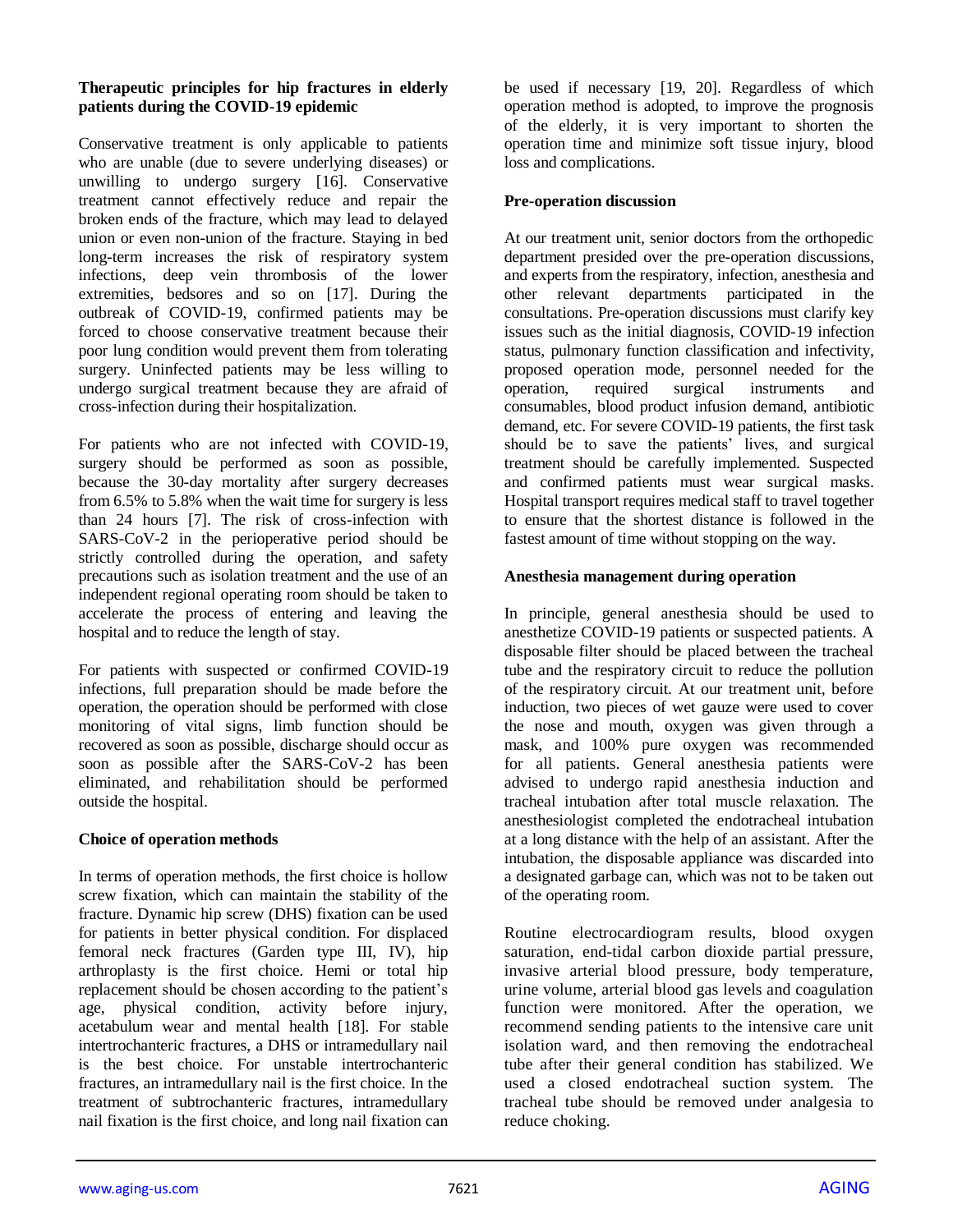#### **Intraoperative management**

All medical staff should follow the principles of standard prevention and three-level prevention (Table 1). The participants in the anesthesia and operation procedures should be as few as possible, and should avoid entering other operating rooms. During the operation, surgeons should be under level III protection, and anesthesiologists may adopt level II protection, but their heads and faces should be equipped with a screen to prevent infection during tracheal intubation. Indoor personnel should not leave the room during the operation, and outdoor personnel should not enter the infected room.

After the operation, the medical personnel leaving the operating room must first replace their gloves, remove their protective clothing and foot covers and discard them in the designated garbage can. After removing their gloves, personnel should wash their hands thoroughly with a disinfectant, remove their mask, protective eyepiece or screen, and then wash their hands under running water for two minutes after leaving the operating room. After the operation, the goggles and masks should be sterilized with disinfectant paper towels and wiped with clean gauze for reuse. All the operation personnel should leave the operating room after bathing and changing their clothes.

In this process, strict requirements should be followed for putting on and taking off protective equipment. Protective equipment should be put on in the following order: hand disinfection  $\rightarrow$  putting on working cap  $\rightarrow$ putting on medical protective mask  $\rightarrow$  putting on goggles or face shield / eye protection medical mask  $\rightarrow$  putting on isolation clothing or protective clothing  $\rightarrow$  putting on shoe covers  $\rightarrow$  putting on gloves. Protective equipment should be taken off in the following order: taking off shoe covers  $\rightarrow$  taking off gloves  $\rightarrow$  hand disinfection  $\rightarrow$ taking off isolation clothing or protective clothing  $\rightarrow$  hand disinfection  $\rightarrow$  taking off goggles or face shield  $\rightarrow$  hand disinfection  $\rightarrow$  taking off medical protective  $mask \rightarrow$  hand disinfection  $\rightarrow$  taking off working cap  $\rightarrow$ hand disinfection and hand washing  $\rightarrow$  replacing medical protective mask and disposable working cap.

Medical personnel can apply for exemption from isolation if there was no accidental exposure during the whole process. Otherwise, the medical staff involved in the operation should be observed for 14 days, and if there are any suspected symptoms during the observation period, they should be isolated and treated without delay.

### **Postoperative patient management**

The management of personnel in the ward should be strengthened, and personnel should have their temperature checked before entering the ward. Daily protection should be emphasized during the epidemic period, and coveralls and medical surgical masks should be worn. Once suspected patients are identified, they should be isolated in a single room immediately, and the COVID-19 diagnosis procedure should be started [21]. If contact with patients' blood, body fluids, secretions, excreta, vomitus or pollutants may occur, personnel should wear latex gloves and wash their hands after removing the gloves. Personnel who may be splashed with patients' blood or body fluids should wear goggles or a protective face shield and impermeable protective clothing.

If a patient develops a fever after the operation, it is important to determine whether the fever is due to COVID-19 infection, trauma or the operation itself by comprehensively examining various inflammatory indexes (white blood cell, neutrophil, lymphocyte, Creactive protein and procalcitonin levels), the drainage tube and the wound exudate, in addition to markers of COVID-19. If postoperative dyspnea and reduced blood oxygen saturation occur, serious complications such as pulmonary embolism should be excluded [22]. At the same time, stress ulcers, gastrointestinal bleeding, venous thrombosis and other complications should be prevented and treated [23].

Suspected or confirmed COVID-19 patients should continue to be treated in isolation with their body temperature continuously monitored. If a patient's body temperature returns to normal for more than three days, the lung CT images reveal obvious absorption of inflammation, and negative results have been obtained for respiratory pathogenic nucleic acids two consecutive times (with an interval of at least one day between samplings), the patient can be regarded as clinically cured of COVID-19. Patients can be discharged normally after being clinically cured; however, to avoid the risk of virus transmission as much as possible, it is still recommended that patients continue to practice centralized isolation under medical observation for two weeks [24, 25].

### **Rehabilitation of hip fractures in elderly patients**

The overall goal of postoperative rehabilitation for elderly hip fracture patients is to restore motor function to the lower limbs as soon as possible. In patients who are able to bear exercise activities, rehabilitation exercise can be started within six hours after the operation [26], and the help of a multidisciplinary rehabilitation team can be provided. Early rehabilitation exercise can reduce complications such as pressure sores or deep vein thrombosis while also accelerating postoperative recovery and shortening the hospital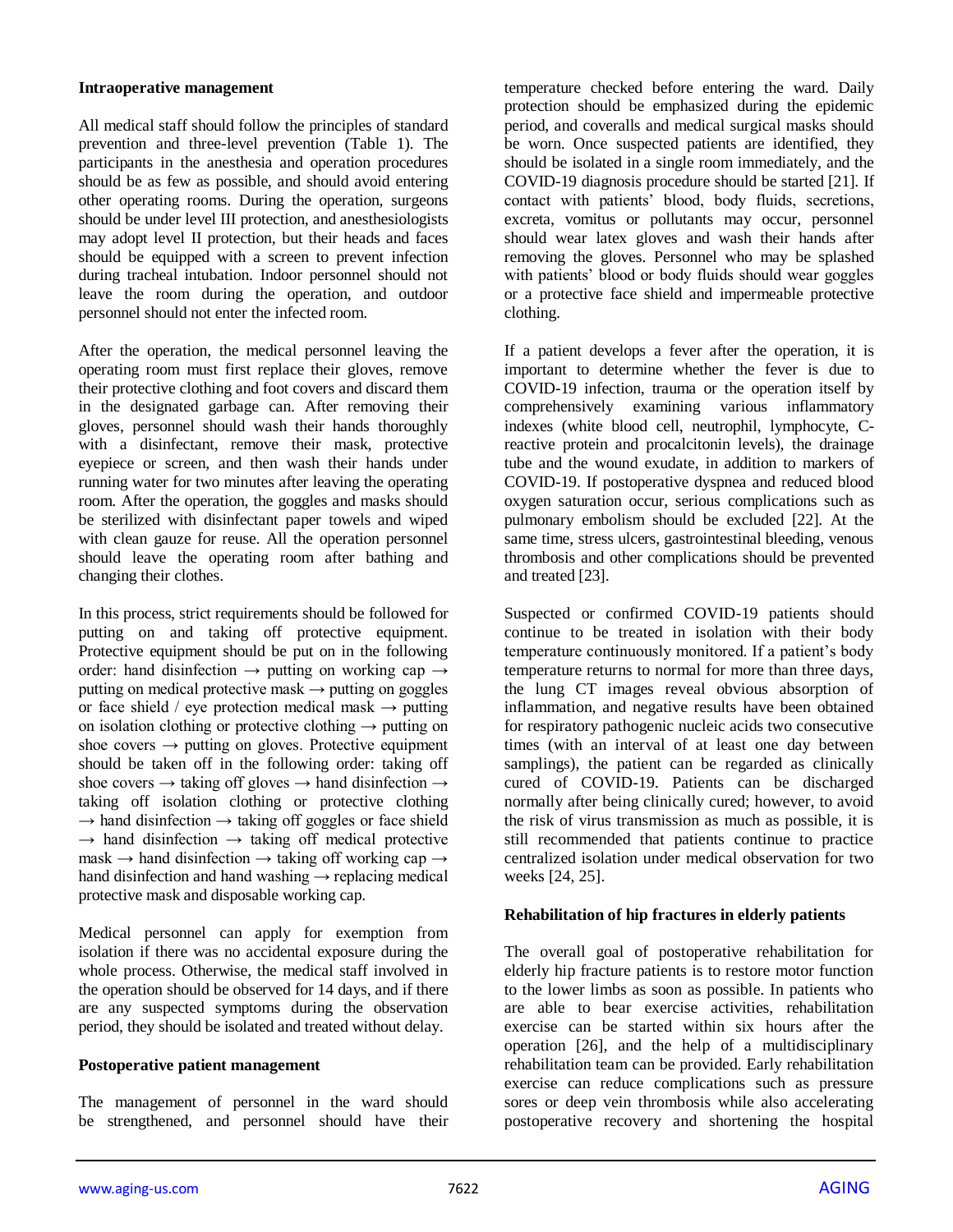| <b>Classification</b> | <b>Content</b>                                                                                                                                                                                                                                                                                                                                                                                                                                                                                                                                                                                                                           |
|-----------------------|------------------------------------------------------------------------------------------------------------------------------------------------------------------------------------------------------------------------------------------------------------------------------------------------------------------------------------------------------------------------------------------------------------------------------------------------------------------------------------------------------------------------------------------------------------------------------------------------------------------------------------------|
| Protection level I    | Suitable for pre-examination triage, fever and infection clinics. Involves wearing a disposable working<br>cap, disposable surgical mask (N95 protective mask when contacting patients with an epidemiological<br>history), working clothes, medical protective clothing (disposable protective clothing when necessary for<br>pre-examination and triage) and disposable latex gloves when necessary, and washing hands thoroughly.                                                                                                                                                                                                     |
| Protection level II   | Suitable for medical staff engaging in diagnosis and treatment activities in close contact with suspected<br>or confirmed patients. Involves wearing a disposable working cap, protective goggles/mask, medical<br>protective mask, protective clothing, disposable latex gloves and disposable shoe covers, and washing<br>hands thoroughly.                                                                                                                                                                                                                                                                                            |
| Protection level III  | Applicable to medical personnel who may be exposed to aerosol from suspected or confirmed patients<br>due to sputum aspiration, respiratory sampling, tracheal intubation, tracheotomy, etc. When such<br>personnel are working under the possibility of being sprayed or splashed with respiratory secretions or<br>other substances, they should wear a disposable working cap, protective mask (or comprehensive<br>respiratory protective device or positive pressure type head cover), medical protective mask, preventive<br>clothing, disposable latex gloves and disposable shoe covers, and should wash their hands thoroughly. |

stay [27]. Rehabilitation plans including aerobic training of the upper limbs can increase patients' adaptation and utilization of oxygen. Based on the results of postoperative rehabilitation, the patient should increase his/her weight-bearing exercise and seek to enhance balance. Rehabilitation exercise outside the hospital under the guidance of doctors can improve physical function and quality of life.

### **Summary**

Elderly patients with hip fractures often have a variety of underlying diseases, and are prone to related complications. The outbreak of COVID-19 has created great challenges for orthopedic doctors managing such patients. According to our experience, standardized and effective diagnosis and treatment is the key to ensuring that elderly hip fracture patients recover as soon as possible in the context of the COVID-19 epidemic. We recommend these orthopedic surgical practices for global medical workers fighting against the COVID-19 epidemic, especially among elderly hip fracture patients.

# **AUTHOR CONTRIBUTIONS**

Study design: Hui Li, Guohui Liu. Funding: Guohui Liu. Data collection: Jing Liu, Bobin Mi, Liangcong Hu, Yuan Xiong. Data interpretation: Hang Xue, Wu Zhou, Faqi Cao, Mengfei Liu. Manuscript preparation: Jing Liu, Bobin Mi, Lang Chen, Yan Chenchen. Critical revision of the manuscript: all authors.

# **CONFLICTS OF INTEREST**

All authors have declared no conflicts of interest.

# **FUNDING**

This work was supported by the National Key Research and Development Program of China (grant nos. 2018YFC2001500 and 2018YFC2001502); the National Health Commission of the People's Republic of China (grant no. ZX-01-C2016153); and the National Natural Science Foundation of China (grant no. 81772345).

# **REFERENCES**

- 1. Jiang F, Deng L, Zhang L, Cai Y, Cheung CW, Xia Z. Review of the clinical characteristics of coronavirus disease 2019 (COVID-19). J Gen Intern Med. 2020; 35:1545-1549. <https://doi.org/10.1007/s11606-020-05762-w> PMI[D:32133578](https://pubmed.ncbi.nlm.nih.gov/32133578)
- 2. Wang D, Hu B, Hu C, Zhu F, Liu X, Zhang J, Wang B, Xiang H, Cheng Z, Xiong Y, Zhao Y, Li Y, Wang X, Peng Z. Clinical characteristics of 138 hospitalized patients with 2019 novel coronavirus-infected pneumonia in wuhan, China. JAMA. 2020; 323:1061–69. <https://doi.org/10.1001/jama.2020.1585> PMI[D:32031570](https://pubmed.ncbi.nlm.nih.gov/32031570)
- 3. Niederman MS, Richeldi L, Chotirmall SH, Bai C. Rising to the challenge of COVID-19: advice for pulmonary and critical care and an agenda for research. Am J Respir Crit Care Med. 2020; 201:1019–22. <https://doi.org/10.1164/rccm.202003-0741ED> PMI[D:32203671](https://pubmed.ncbi.nlm.nih.gov/32203671)

4. Lu R, Zhao X, Li J, Niu P, Yang B, Wu H, Wang W, Song H, Huang B, Zhu N, Bi Y, Ma X, Zhan F, et al. Genomic characterisation and epidemiology of 2019 novel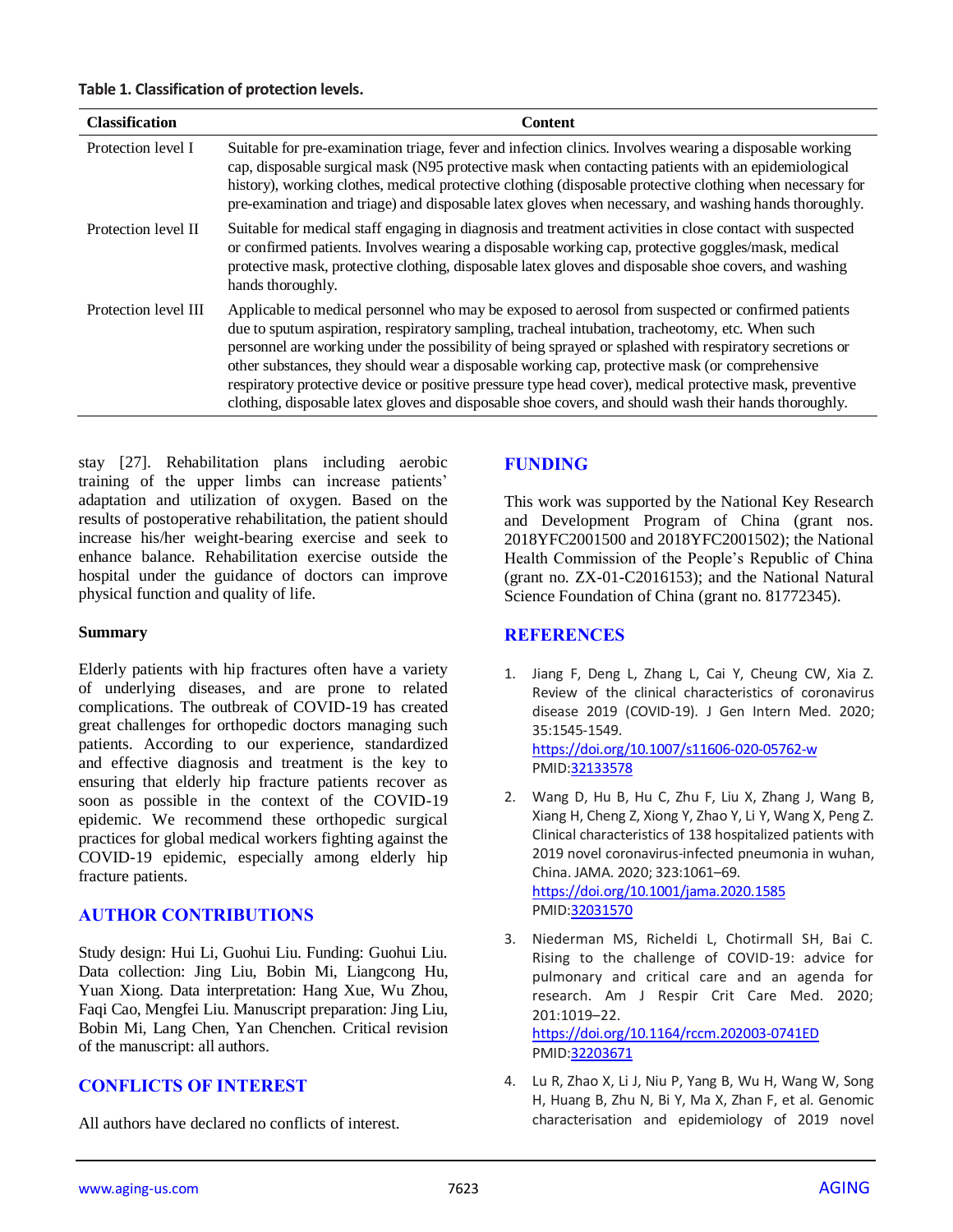coronavirus: implications for virus origins and receptor binding. Lancet. 2020; 395:565–74. [https://doi.org/10.1016/S0140-6736\(20\)30251-8](https://doi.org/10.1016/S0140-6736(20)30251-8) PMID[:32007145](https://pubmed.ncbi.nlm.nih.gov/32007145)

- 5. Li Q, Guan X, Wu P, Wang X, Zhou L, Tong Y, Ren R, Leung KS, Lau EH, Wong JY, Xing X, Xiang N, Wu Y, et al. Early transmission dynamics in wuhan, China, of novel coronavirus-infected pneumonia. N Engl J Med. 2020; 382:1199–207. <https://doi.org/10.1056/NEJMoa2001316> PMID[:31995857](https://pubmed.ncbi.nlm.nih.gov/31995857)
- 6. Anagnostis P, Paschou SA, Goulis DG. Management of acute hip fracture. N Engl J Med. 2018; 378:971–72. <https://doi.org/10.1056/NEJMc1800044> PMID[:29517218](https://pubmed.ncbi.nlm.nih.gov/29517218)
- 7. Pincus D, Ravi B, Wasserstein D, Huang A, Paterson JM, Nathens AB, Kreder HJ, Jenkinson RJ, Wodchis WP. Association between wait time and 30-day mortality in adults undergoing hip fracture surgery. JAMA. 2017; 318:1994–2003. <https://doi.org/10.1001/jama.2017.17606> PMID[:29183076](https://pubmed.ncbi.nlm.nih.gov/29183076)
- 8. Liu K, Chen Y, Lin R, Han K. Clinical features of COVID-19 in elderly patients: A comparison with young and middle-aged patients. J Infect. 2020. [Epub ahead of print]. <https://doi.org/10.1016/j.jinf.2020.03.005> PMID[:32171866](https://pubmed.ncbi.nlm.nih.gov/32171866)
- 9. Lei S, Jiang F, Su W, Chen C, Chen J, Mei W, Zhan LY, Jia Y, Zhang L, Liu D, Xia ZY, Xia Z. Clinical characteristics and outcomes of patients undergoing surgeries during the incubation period of COVID-19 infection. EClinicalMedicine. 2020. [Epub ahead of print]. <https://doi.org/10.1016/j.eclinm.2020.100331> PMID[:32292899](https://pubmed.ncbi.nlm.nih.gov/32292899)
- 10. Wang L, Wang Y, Ye D, Liu Q. Review of the 2019 novel coronavirus (SARS-CoV-2) based on current evidence. Int J Antimicrob Agents. 2020. [Epub ahead of print]. <https://doi.org/10.1016/j.ijantimicag.2020.105948> PMID[:32201353](https://pubmed.ncbi.nlm.nih.gov/32201353)
- 11. Ramanathan K, Antognini D, Combes A, Paden M, Zakhary B, Ogino M, MacLaren G, Brodie D, Shekar K. Planning and provision of ECMO services for severe ARDS during the COVID-19 pandemic and other outbreaks of emerging infectious diseases. Lancet Respir Med. 2020; 8:518-526. [https://doi.org/10.1016/S2213-2600\(20\)30121-1](https://doi.org/10.1016/S2213-2600(20)30121-1) PMID[:32203711](https://pubmed.ncbi.nlm.nih.gov/32203711)
- 12. Lei P, Fan B, Mao J, Wang P. Multiple parameters required for diagnosis of COVID-19 in clinical practice. J Infect. 2020. [Epub ahead of print].

<https://doi.org/10.1016/j.jinf.2020.03.016> PMI[D:32201156](https://pubmed.ncbi.nlm.nih.gov/32201156)

13. Van Voorden TA, Hartog DD, Lieshout EMMV, Schep NW, Soesman NM, Jakma TS, Waleboer M, Staarink M, Bruijninckx MM, Nijman F, Knops SP, and TCSWN collaborators. Effect of the dutch hip fracture audit implementation on mortality, length of hospital stay and time until surgery in elderly hip fracture patients; a multi-center cohort study. Injury. 2020. [Epub ahead of print].

<https://doi.org/10.1016/j.injury.2020.02.084> PMI[D:32115205](https://pubmed.ncbi.nlm.nih.gov/32115205)

- 14. Morris JC, Moore A, Kahan J, Shapiro M, Li J, Spadaccino B, Baumgaertner M, O'Connor MI. Integrated fragility hip fracture program: A model for high quality care. J Hosp Med. 2020; 15:E1–E7. <https://doi.org/10.12788/jhm.3365> PMID[:32118555](https://pubmed.ncbi.nlm.nih.gov/32118555)
- 15. Elkbuli A, Spano PJ 2nd, Dowd B, McKenney M, Boneva D. Elderly patients with isolated hip fracture requiring surgical intervention: does admitting service matter? J Trauma Nurs. 2020; 27:77–81. <https://doi.org/10.1097/JTN.0000000000000490> PMI[D:32132486](https://pubmed.ncbi.nlm.nih.gov/32132486)
- 16. Lim JY, Kim BS, Yoon BH, Chang JS, Park CH, Koo KH. Lessons learned from long-term management of hip fracture in patients with osteopetrosis: a report of nine hips in five patients. J Bone Metab. 2019; 26:201–06. <https://doi.org/10.11005/jbm.2019.26.3.201> PMI[D:31555617](https://pubmed.ncbi.nlm.nih.gov/31555617)
- 17. Delgado A, Cordero G-G E, Marcos S, Cordero-Ampuero J. Influence of cognitive impairment on mortality, complications and functional outcome after hip fracture: dementia as a risk factor for sepsis and urinary infection. Injury. 2020. [Epub ahead of print]. <https://doi.org/10.1016/j.injury.2020.02.009> PMI[D:32067771](https://pubmed.ncbi.nlm.nih.gov/32067771)
- 18. Ekhtiari S, Bhandari M, Devereaux PJ, and HEALTH Investigators. Total hip arthroplasty or hemiarthroplasty for hip fracture. Reply. N Engl J Med. 2020; 382:1073–74. <https://doi.org/10.1056/NEJMc2000062> PMI[D:32160673](https://pubmed.ncbi.nlm.nih.gov/32160673)
- 19. Zhou S, Liu J, Zhen P, Shen W, Chang Y, Zhang H, Zhu Q, Li X. Proximal femoral nail anti-rotation versus cementless bipolar hemiarthroplasty for unstable femoral intertrochanteric fracture in the elderly: a retrospective study. BMC Musculoskelet Disord. 2019; 20:500.

<https://doi.org/10.1186/s12891-019-2793-8> PMI[D:31664982](https://pubmed.ncbi.nlm.nih.gov/31664982)

20. Kim SJ, Park HS, Lee DW, Lee JW. Short-term daily teriparatide improve postoperative functional